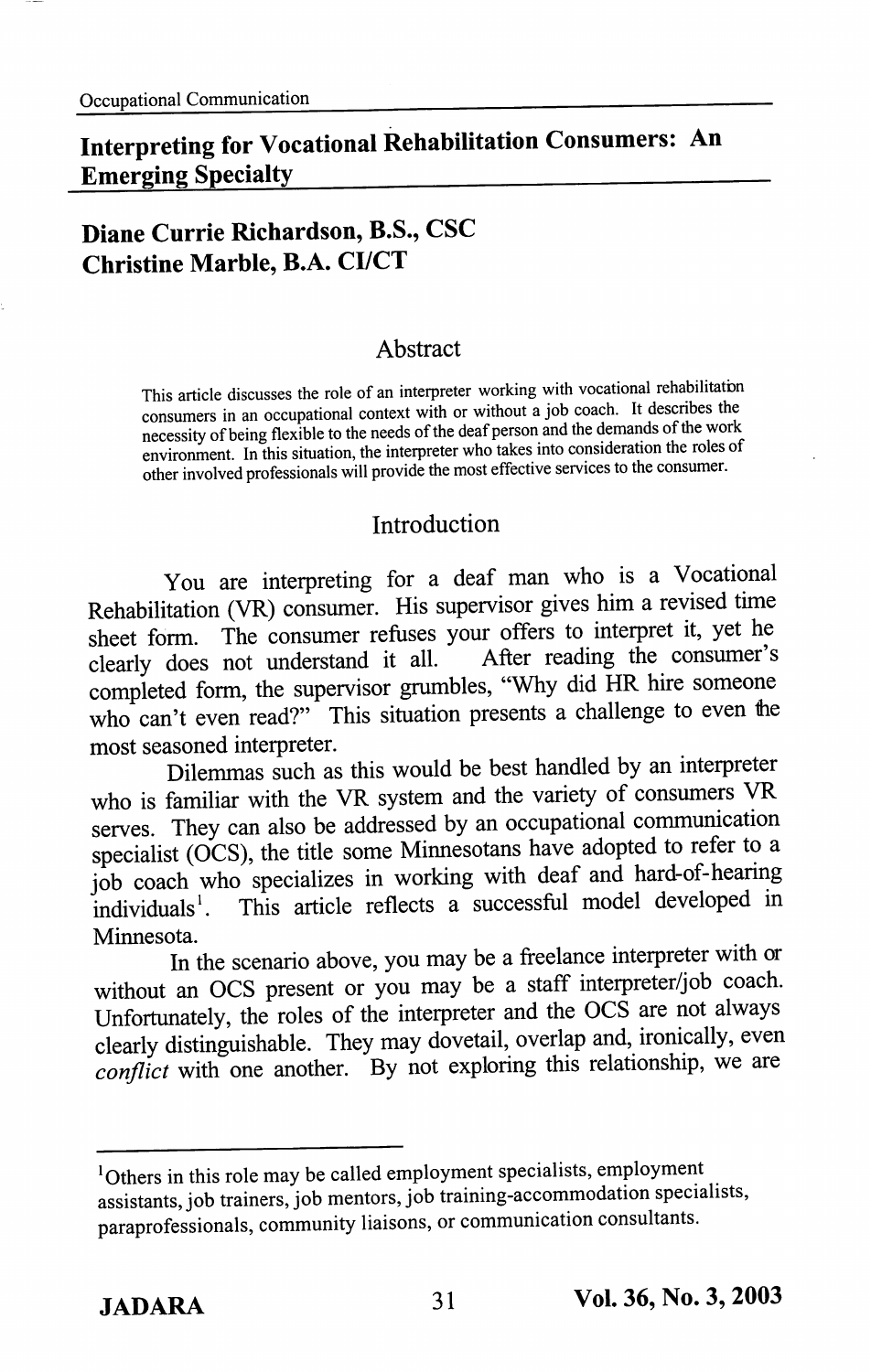doing an injustice to consumers and may unknowingly jeopardize their employment. By understanding these roles, we can:

- Articulate the functions and boundaries of each role.
- Work more effectively with deaf and hard-of-hearing (DHH)  $\bullet$ consumers, the DCS, the VR system, and the employer.
- Add to our repertoire of marketable skills.
- Learn about some potential "slash" jobs.

To lay the groundwork for this discussion, some explanations of VR, VR consumers, and the OCS's role are in order.

The goal of the VR system is to help people whose disabilities present barriers to employment and teach them how to get and keep jobs. In this regard, the VR system is essentially an extension of the educational system. In order to qualify for VR assistance, applicants must have demonstrated a need for more than interpreting services. Not surprisingly, interpreters working with VR clients encounter role and ethical dilemmas shared by educational interpreters.

DHH VR consumers typically possess additional disabilities and/or face barriers which present unique challenges on the job. These may include: developmental and cognitive disabilities, mental illness, chemical dependency physical disabilities, limited language dependency, physical disabilities, limited language. transportation and childcare issues, housing problems, financial concerns, and chronic illnesses. These factors sometimes call for a specialized approach to interpreting just as working with deaf-blind and other specialty groups requires adjustments to the traditional interpreting process. Nevertheless, even the most effective interpreting cannot attempt to meet these traditionally-underserved consumers' every need. For that, they need an OCS.

An OCS's mission is to make a job placement profitable for the consumer, employer, and co-workers. To plan and carry out effective services, an OCS should study a consumer's file from a holistic perspective, consult with colleagues, and ferret out existing and potential barriers. OCS functions may include: task analysis; intensive skill training for the DHH employee; communication training; revision of written materials to make them consumer-friendly; trouble-shooting and conflict resolution; development and implementation of appropriate accornmodations and behavior modification techniques; employer negotiations; cultural mediation; counseling; report writing; hearing loss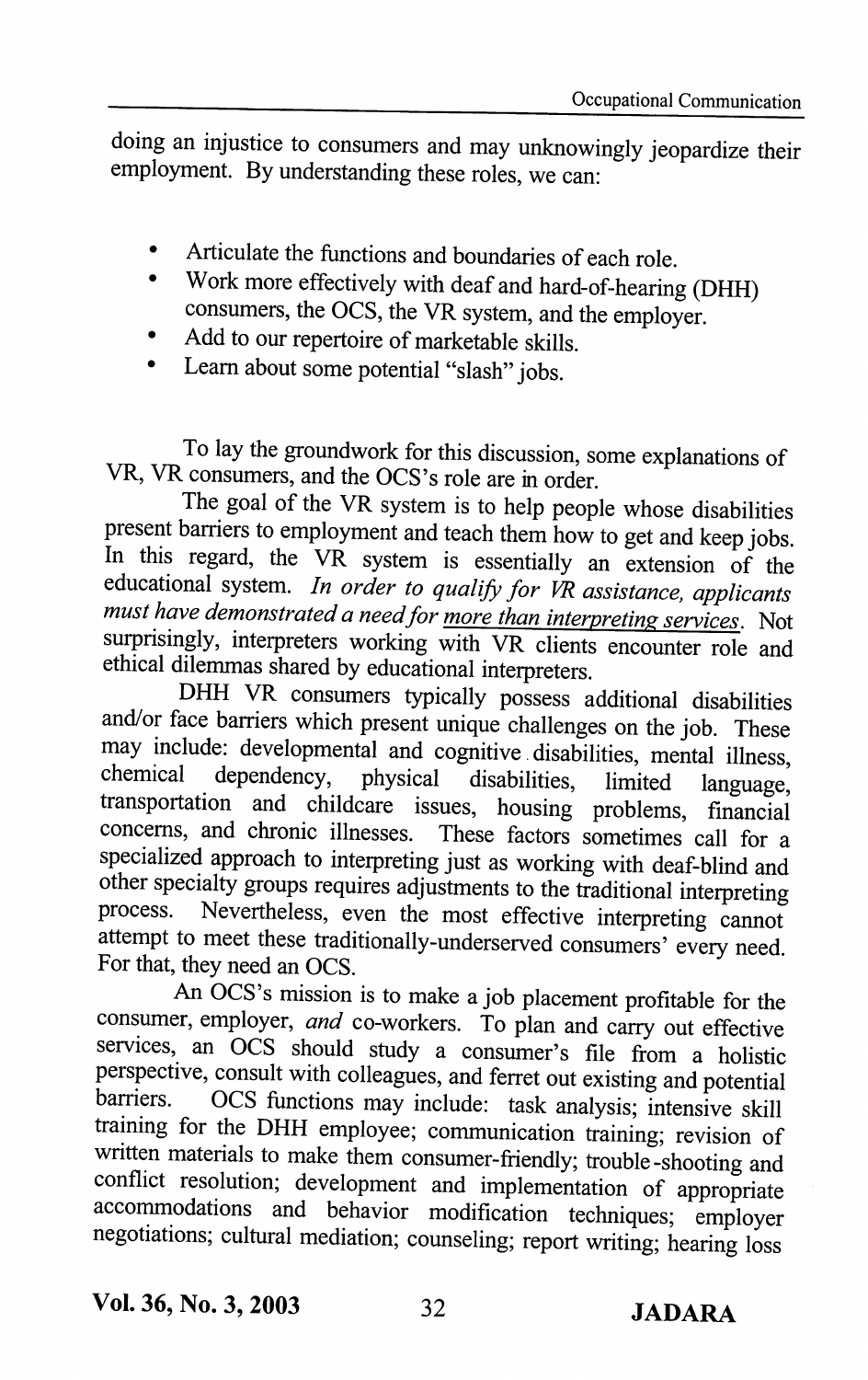awareness training; and teaching sign language to employees. This work is fascinating, rewarding, sometimes frustrating, and always challenging.<br>Although OCSes and interpreters both "facilitate

Although OCSes and interpreters both facilitate communication", they facilitate it differently, which may cause confusion. Making things muddier is the fact that many OCSes fill multiple roles, one of which may be interpreting. However, standard practices, as RID advises, suggest that we not interpret while we are job coaching. Doing so results in inferior performance of both fimctions. OCSes may even be deaf or hard of hearing, which will affect communication strategies as well.

To the uninitiated, the communication process, as managed by an OCS, may look like poor interpreting, when, in fact, it is not interpreting at all. This parallels the roadblocks Deaf people have faced when uninformed people assume ASL is poor English. communication process as handled by an interpreter may be likened to giving consumers a fish; The interpreter does the communicating/or the consumers. As handled by an OCS, it is like *teaching participants how* to  $fish$ : The OCS teaches participants how to communicate as to fish: The OCS teaches participants how to communicate as independently as possible. An OCS is an *active participant* in the interaction. This contrasts sharply with the interpreter's role. Realizing these distinctions may help reduce these discrepancies, ease the interpreting process, and assure issues are addressed appropriately.

The suggestions below should help the interpreter prepare for an assignment with a VR consumer.

- Do not make assumptions. Do not assume interpreting at a dishwashing job will be simple merely because the job itself may seem simple. The consumer and unique circumstances can complicate your work. For example, the consumer may have been repeatedly fired from past jobs for evangelizing. The OCS may or may not be at liberty to share this with you. This could make for a tense, difficult encounter and might raise sticky interpreting issues.
- Gather background information. Ask about communication preferences, other factors that might affect communication, the setting/topic, and the roles of others involved. If the OCS is deaf or hard of hearing, ask how to best accommodate his or her particular needs.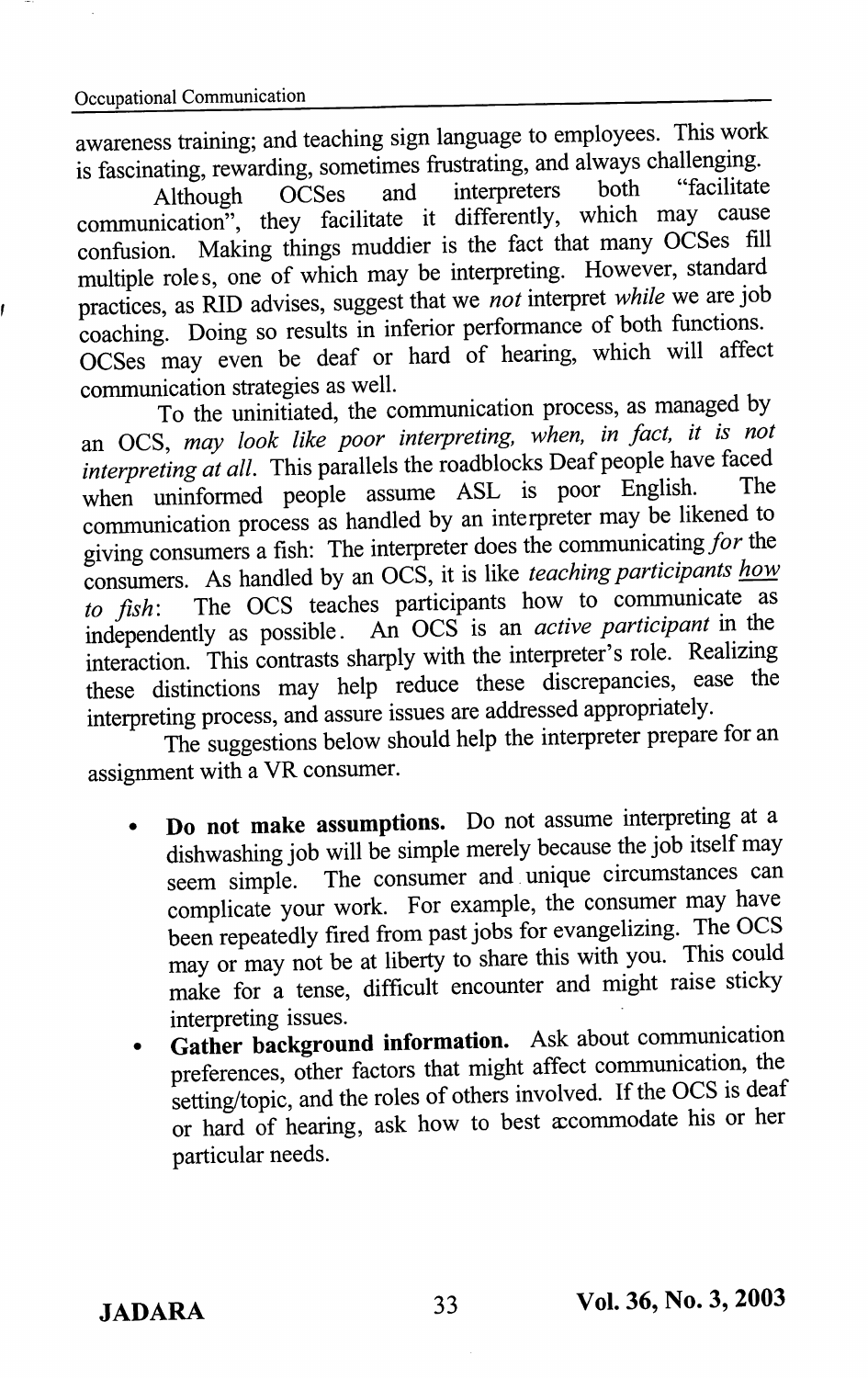- Clarify the OCS's goal. Knowing the OCS's goal will guide  $\bullet$ your role as a team member. Examples:
	- OCS's GOAL: To teach consumers to communicate directly with one another. WHAT YOU MIGHT EXPECT: At some point the OCS will likely ask that you suspend your interpreting so s/he can assist consumers as they practice communicating directly with one another. The OCS should still make sure the DHH consumer knows everything that is happening, but some of this may occur one-to-one when you are not there.
	- OCS's GOAL: To mediate a dispute. WHAT YOU MIGHT EXPECT: To defuse a volatile situation, the OCS may interrupt, take the parties aside individually, and collect information necessary for reaching a resolution. The OCS may also take this opportunity to teach both consumers how language and cultural differences can lead to misunderstandings.
	- OCS's GOAL: To set behavioral expectations of the consumer and outline consequences for noncompliance. WHAT YOU MIGHT EXPECT: Perhaps the OCS and the employer have issued several warnings about unacceptable behaviors. Paradoxically, the OCS must advocate for both the DHH consumer *and* the employer and strive for a win-<br>win situation. If a consumer is clearly incapable of If a consumer is clearly incapable of performing a job despite appropriate accommodations and adequate training, the OCS must support-and sometimes even encourage-the supervisor to fire the client.
- Know your boundaries. You may be the only one present who can provide referral and resources. Regardless of your intentions, though, should you provide more than superficial advocacy you could be compromising the ongoing efforts of the VR counselor, OCS, employer, therapist, social worker, parole officer, and others who may be working with the consumer.

If you are interpreting with an OCS present, the OCS is responsible for providing resources, guidance, and advocacy so you should remain entirely in the interpreter role.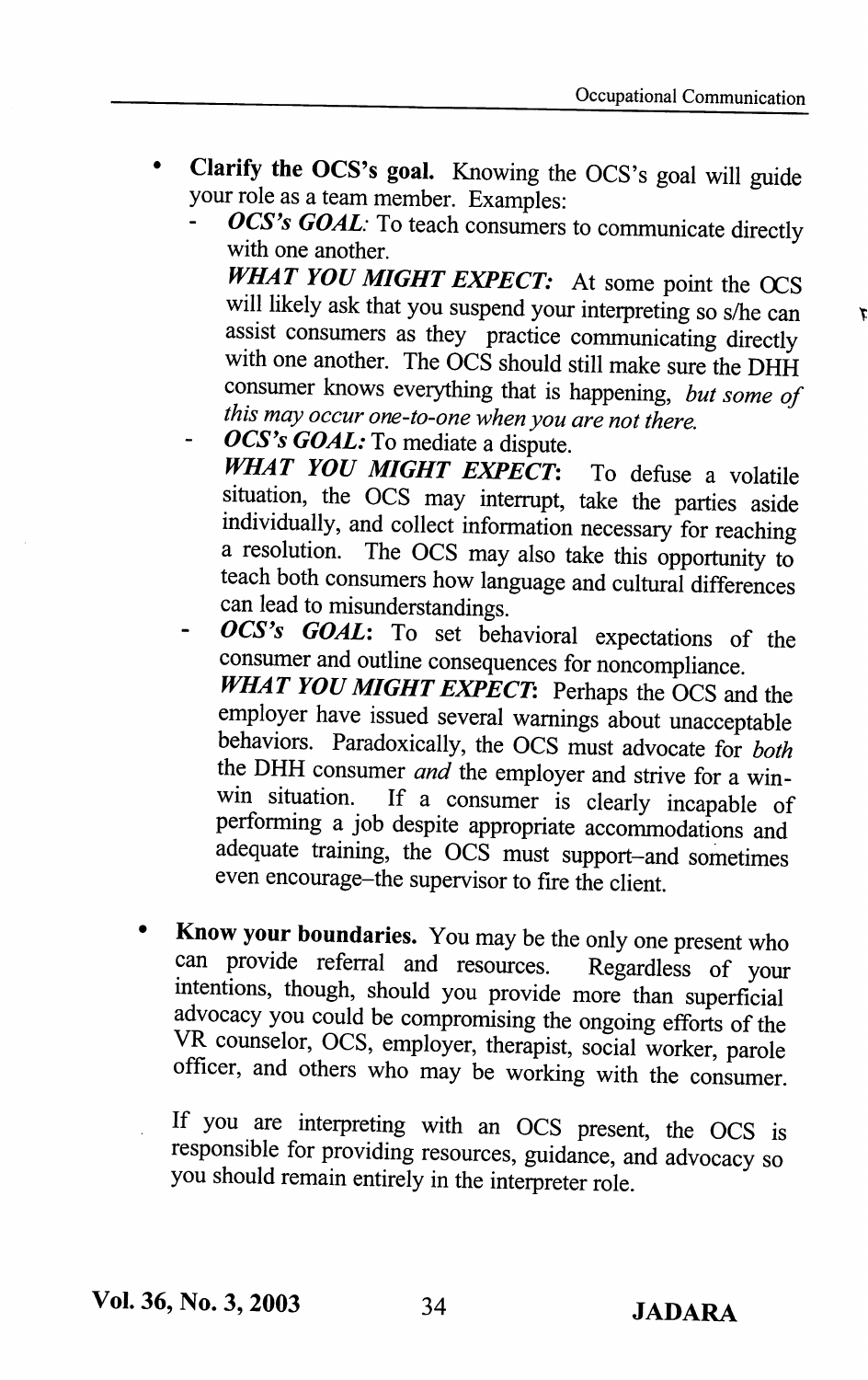u

Keep learning. If possible, debrief with the DCS after the assignment to determine what did and did not work. Continue to learn as much as you can about the OCS's role and how it interacts with and affects yours.

Unfortunately, the OCS field is in its infancy, much as the field of interpreting was in the 1960's. Extensive training programs, national organizations, and a licensing body have yet to be established. OCSes are often drawn from the ranks of interpreters, because they already possess communication skills and understanding of hearing losses. But interpreting skills alone are not a prerequisite nor are they adequate for working as an OCS. It takes a myriad of skills and personal attributes to make an effective OCS-traits that deaf, hard of hearing, or hearing individuals may possess.

The more we learn about this field, the more complexities we discover, just as our understanding and appreciation of ASL and interpreting have grown over time. If you relish variety, appreciate the rich tapestry of human nature, and are energized by a good challenge, interpreting for VR consumers may appeal to you. By continuing to leam about and respect each of the roles, we will be advancing both the interpreting and OCS professions, increasing our job opportunities, and opening more employment doors for deaf and hard-of-hearing consumers.

Diane Currie Richardson Minnesota Department of Employment and Economic Development Rehabilitation Services 1111 Third Avenue South, Suite G141 Minneapolis, MN 55404

Christine Marble Minnesota Employment Center for People who are Deaf or Hard of Hearing 709 University Avenue St. Paul, MN 55104

Reprinted with permission from the RID Views, August/September 2002.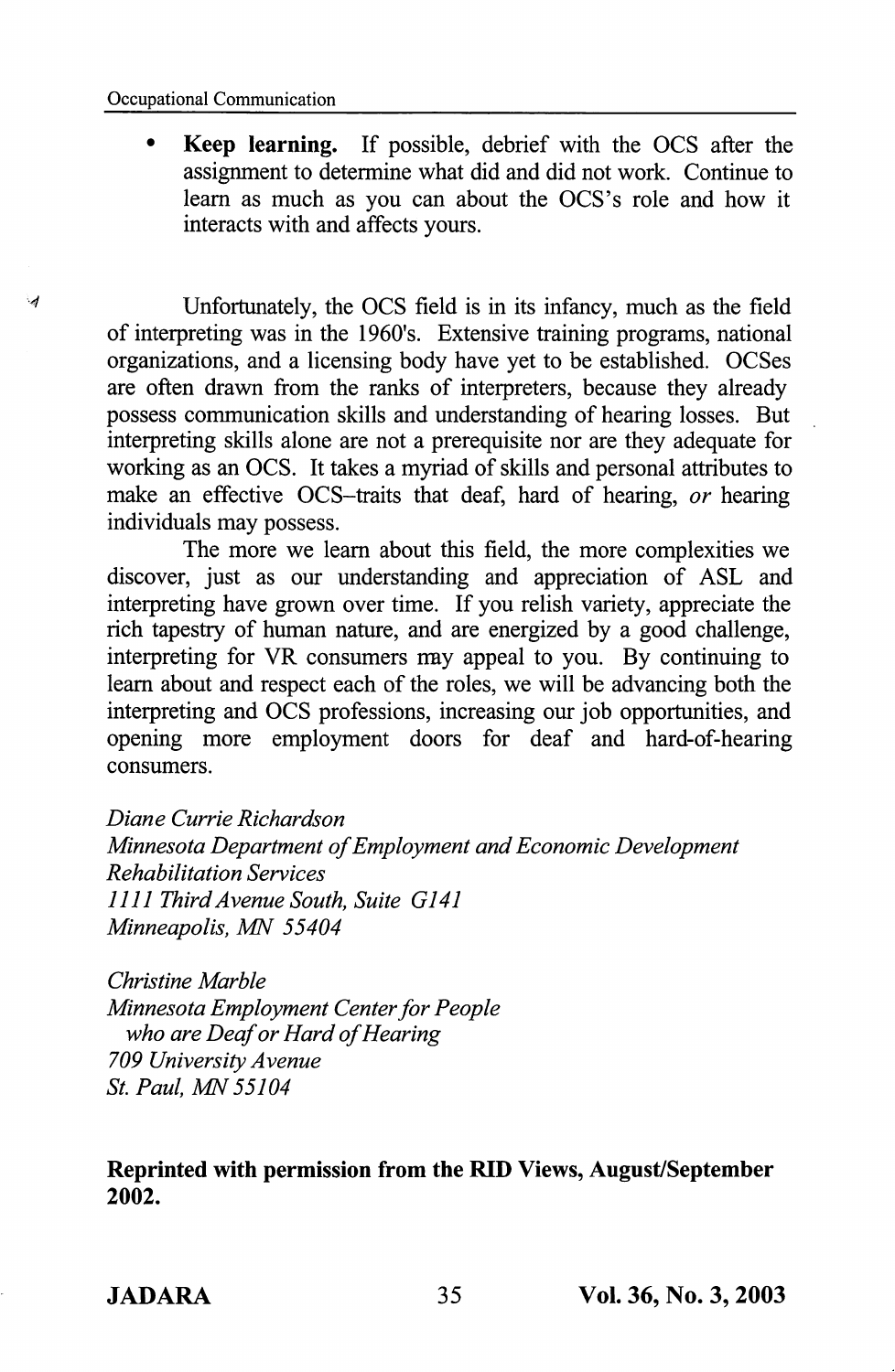#### Book Review

## Mental Health Care of Deaf People: A Culturally Affirmative Approach

## Neil Glickman and Sanjay Gulati (2003)

### Lawrence Erlbaum Assoc.

In 1955 Franz Kallman opened the first psychiatric treatment unit for the deaf at the New York State Psychiatric Institute. Along with fellow psychiatrists John Rainer and Ken Altshuler, and psychologist Hans Furth, this pioneering program opened the door to specialty mental health services for deaf people. It was followed by Luther Robinson's program at St. Elizabeth's Hospital in Washington D.C. in 1963, and by the program co-founded by MacCay Vemon, Roy Grinker and Eugene Mindel at Reese Hospital in Chicago in 1966. These programs, along with the San Francisco Center on Deafness, established by Hilde Schlesinger and Kay Meadow in 1966, collectively produced most of the published work on mental health and deafness over the next decade. While unquestionably moving the field forward, it was nevertheless troubling that the pervasive view was that deaf people were prone to mental illness by virtue of their deafness. Surdophrenia was not an uncommon diagnosis of the time.

In 1972 Hilde Schlesinger and Katherine Meadow published Sound and Sign, perhaps the first scholarly book to propose that there was a cultural element to providing mental health services to the deaf. Meanwhile, Dr. Alan Sussman was making a reputation for himself by treating patients with mental illness from the radical (for the time) construct that their mental illness was not caused by deafness. In 1977 he likened himself to "a voice in the wilderness" because the concept of mental health services geared to the deaf was so new, so radical, that is was outside the ability of many people to conceptualize anything remotely approaching "culturally and linguistically appropriate services. He argued that failure of therapy said more about the clinician's clinical skills than about the deaf person.

Over the years the delivery of mental health services to people who are deaf morphed into something that more closely approximates the outcomes that hearing consumer's experience. Things picked up speed

r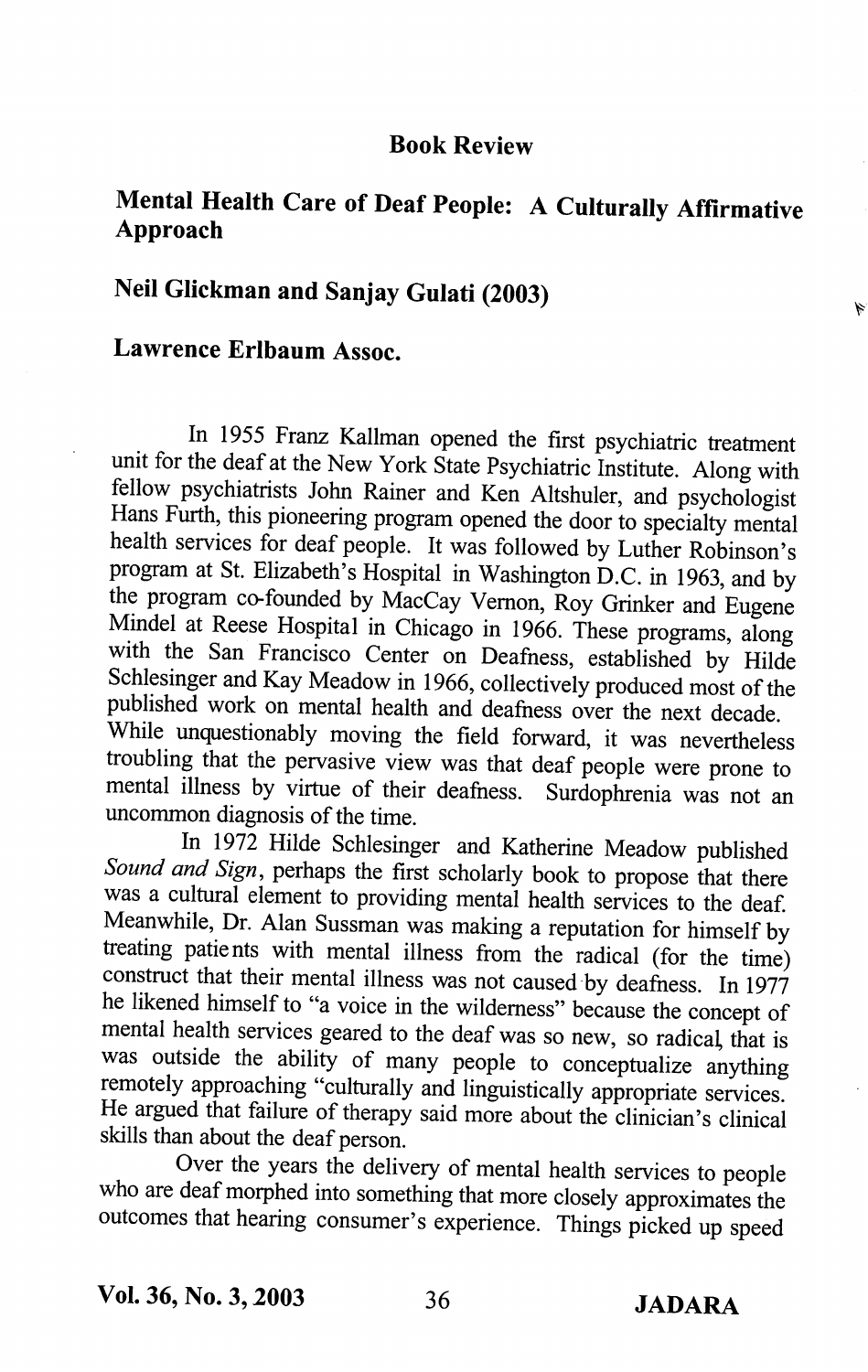in the 1980s beginning with the evolution of services in New York culminating with the establishment of the deaf program at the Fountain House, one of the first psycho-social rehabilitation programs to take a cultural view of deaf people. This was followed closely by the Thresholds project in Chicago. At the same time, Michael Harvey was challenging previous conceptions of systems therapy and proffered a therapeutic approach that normalized deafness, per se, within the parameters of social systems.

Around this time a new voice emerged on the scene, a voice that later would take the cultural view of deafness to new levels of understanding and application. Drawing from his own experiences, Neil Glickman formulated what he calls a "culturally affirmative" approach to mental health service. After publishing numerous articles and authoring several book chapters, Glickman teamed up with Michael Harvey to edit the essential Culturally Affirmative Psychotherapy with Deaf Persons (Lawrence Erlbaum Associates, Publishers, 1996). Critically acclaimed, this book became an instant addition to the knowledgeable deafness professional's "must have" list.

When rumors that Dr. Glickman was working on a follow up that would be even more practical in orientation there was palpable excitement. If this book was anything like the previous volume, it would be a winner. We are not disappointed. With the publication of Mental Health Care of Deaf People, Glickman and his collaborator, Dr. Sanjay Gulati, have written an indispensable follow up to Glickman and Harvey's seminal work Clearly written, thoughtfully laid out, and chock-full of helpful, practical ideas that work in the real world.

What sets this volume apart from its predecessor is the practicability of information. Where the older volume was more theoretical, this vital new work presents clear and practical suggestions for how to provide services. Of particular note is coinage of the phrase "psychologically unsophisticated" deaf persons. This term is given to individuals we think of under various other labels - none of them very positive - such as "low-functioning," "minimal language skills," and the frustratingly tenebrous "traditionally underserved." Far from being offensive, we find the term to be quite descriptive, if perhaps a bit disconcerting, to the layman.

In fact, more than any other volumes we have reviewed to date, Glickman and Gulati have provided concrete suggestions for working with alingual or dysfluent deaf people. Using case studies to illustrate tried and proven techniques, they lay out ways to provide affirmative

 $\boldsymbol{\mathcal{A}}$